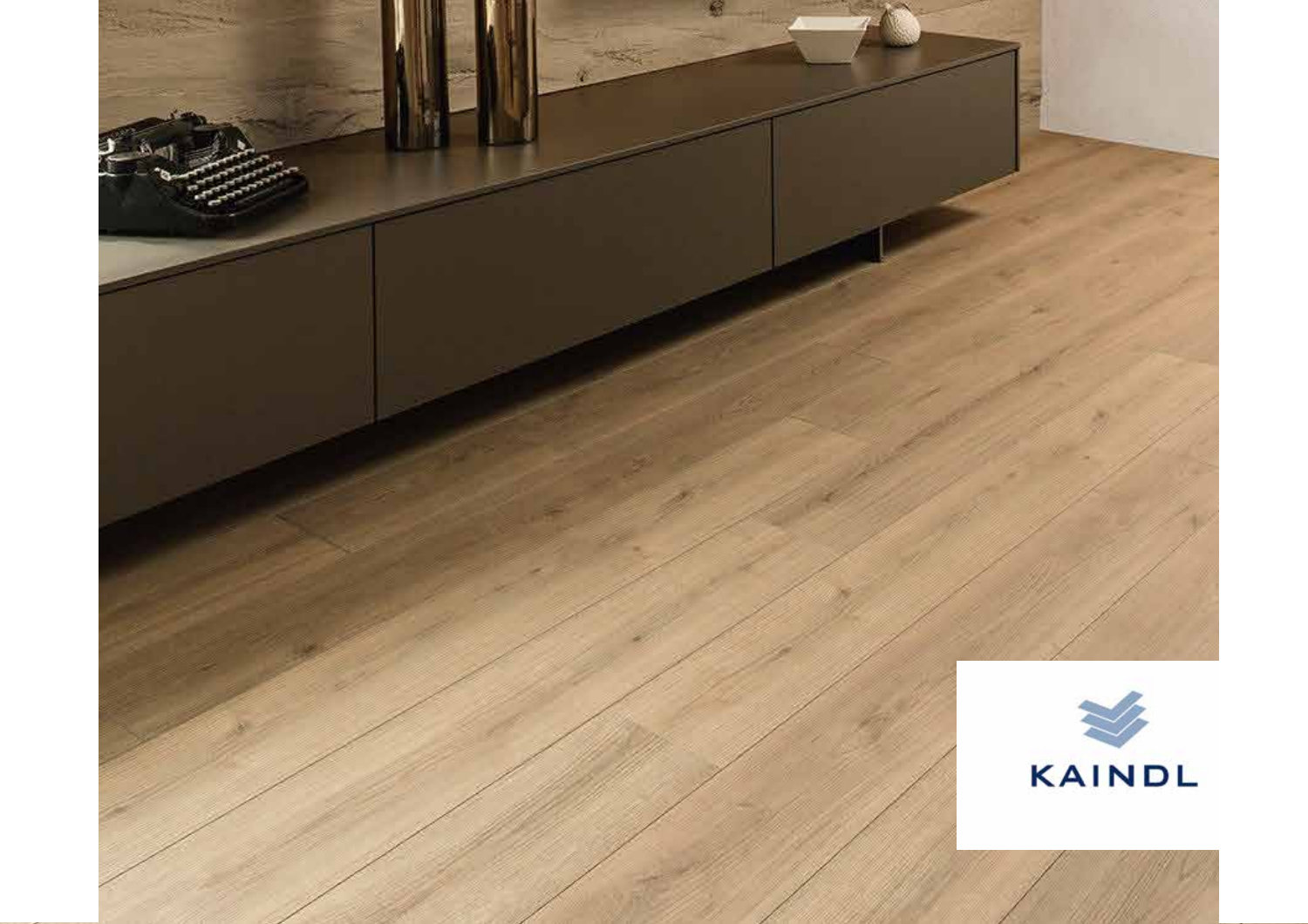|            | Floorconstruction                                          |                                |                       | <b>GREENGUARD GOLD</b>                                          |
|------------|------------------------------------------------------------|--------------------------------|-----------------------|-----------------------------------------------------------------|
|            | Formaldehyde emission                                      | CARB                           |                       | CARB Phase 2                                                    |
|            | Thickness swelling / edge swelling                         | EN 13329                       | ि०                    | $< 18 \%$                                                       |
|            | Thermal conductivity                                       | ISO 8302                       | ë                     | 0,0780 m <sup>2</sup> .K/W                                      |
|            | Moisture residue HDF                                       | <b>EN 322</b>                  |                       | $4 - 7\%$                                                       |
|            | Resistance to cigarette burns                              | EN 438-2.18                    | £                     | grade 4                                                         |
|            | Light fastness                                             | EN ISO 105-B02<br>EN 20105-A02 | 37                    | not worse than 6 Blue wool scale<br>not worse than 4 Grey scale |
| $\geq$ SUS | Lifitng resistance                                         | EN 13329                       |                       | $1$ N/mm <sup>2</sup>                                           |
|            | Cross tensile strength                                     | EN 319                         |                       | $1$ N/mm <sup>2</sup>                                           |
| serie      | Resistance to stains                                       | EN 438-2.15                    | $\epsilon$            | groups 1-2<br>grade 5<br>group 3<br>grade 4                     |
| mple       | Combustibility                                             | EN13501-1                      | $\frac{\zeta}{\zeta}$ | Cfl, s1                                                         |
| dise-      |                                                            |                                |                       |                                                                 |
| vs de      | Sliding friction µ                                         | EN 13893                       |                       | 0,3                                                             |
| ficies     | Dimensional variants after changes<br>in relative humidity | EN 13329                       |                       | length and width 0,9 mm                                         |
| van-       | Straightness of the panels                                 | EN 13329                       |                       | $0,30$ mm /m                                                    |
|            | Hight difference between elements                          | EN 13329                       |                       | $0,15$ mm<br>maximum<br>$0,10$ mm<br>average                    |
|            | Squared elements                                           | EN 13329                       |                       | 0,2 mm / panel width                                            |
|            | Flatness of the element width                              | EN 13329                       |                       | concave $\leq$ 0,4 mm<br>convex $\leq$ 0,5 mm                   |
|            | Flatness of the element length                             | EN 13329                       |                       | concave $\leq$ 7 mm<br>convex $\le$ 14 mm                       |
|            | System pattern matching widthwise                          |                                |                       | $+/- 2mm$                                                       |
|            | Ship's planking matching widthwise                         |                                |                       | $+/-$ 4mm                                                       |

All values are approximate values - fluctuations cannot be absolutely ruled out. 1)Information under www.floorsymbols.com



Cuando se trata de tecnología y diseño, Kaindl se beneficia de sus muchas décadas de experiencia.

Contrariamente al prejuicio común sobre los suelos laminados, esta serie de suelos Kaindl obtiene puntajes altos en virtud de su instalación simple y sin adhesivo , su tacto y sensación que es fiel a la naturaleza y los diseños extraordinarios. Esto los coloca en pie de igualdad con los pisos de madera tradicionales. Obtenga una idea de la variedad de superficies y diseños.

El clásico de la vida atemporal y moderna. Que constituye un piso vanguardista y con estándares de calidad europeos.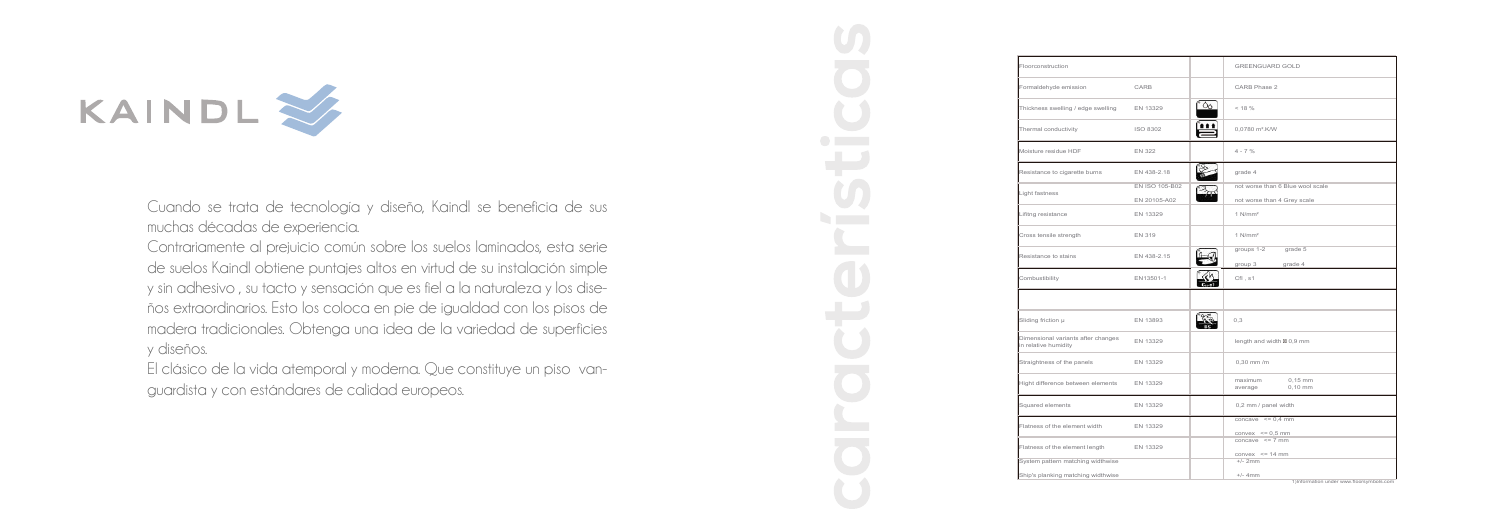

| Strak 1.053 x 593 mm | <b>OAK SIENA</b> |
|----------------------|------------------|

















COLECCION 7mm





drawing stress 1553 x 233 mm

## **COLECCIÓN 7mm COLECCIÓN 8mm**









**ROBLE ROSARNO**